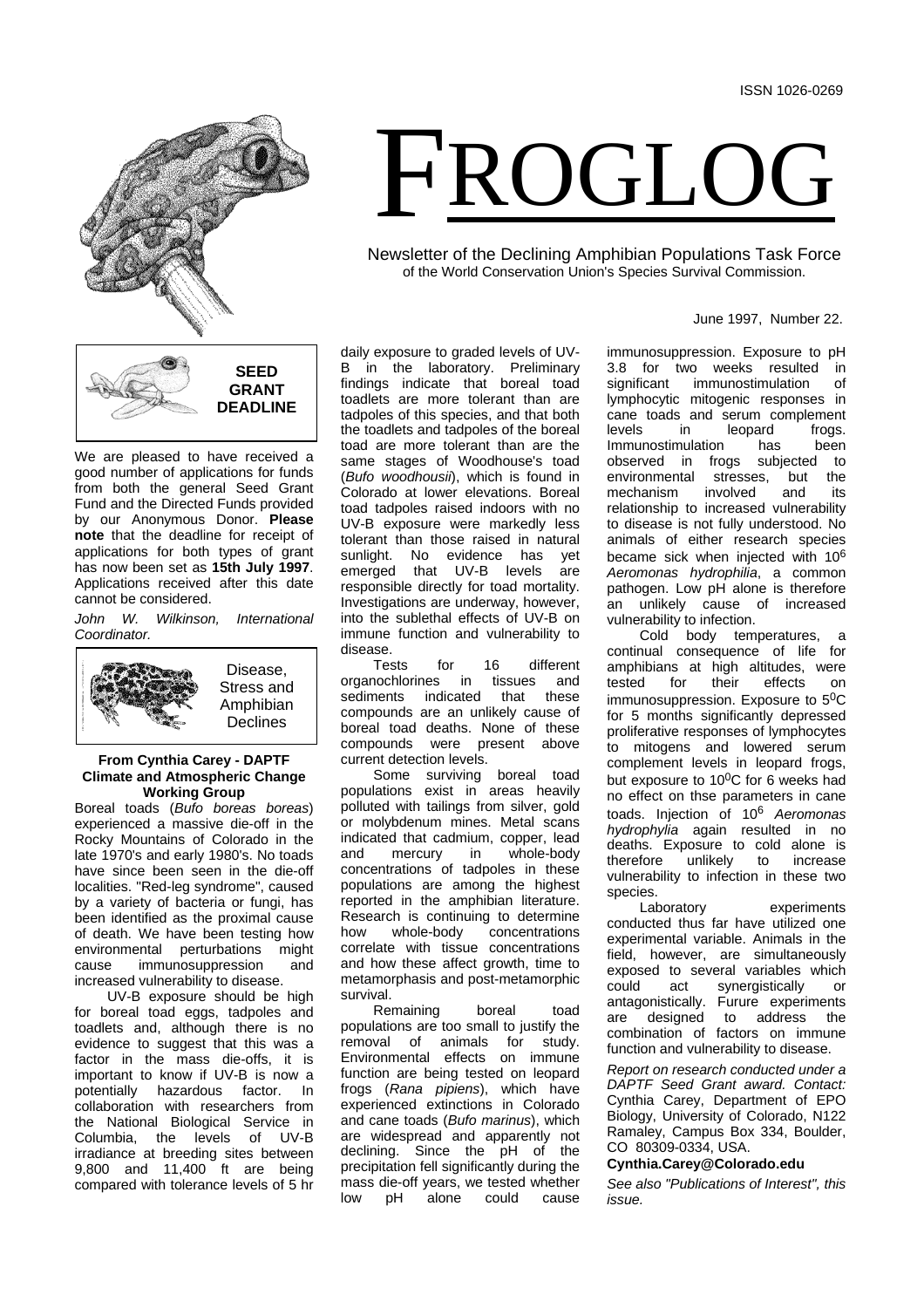

The DAPTF in **Prague** 

There are three DAPTF activities scheduled during the Prague meeting of the World Congress of Herpetology.<br>The previously announced The previously announced symposium, organized and chaired by Tim Halliday, will be held on Monday, 4 August 1997. On Tuesday, 5 August, we will have an open business meeting. There are two<br>purposes of this meeting: (1) to purposes of this meeting: apprise DAPTF members of activities and plans of the central DAPTF office and leadership as represented by the Board, and (2) to give DAPTF members the opportunity to voice their concerns or suggestions to the DAPTF leadership. We encourage as many of you as possible to attend this meeting. The annual DAPTF Board Meeting (this meeting will be limited to Board members) has been scheduled for Thursday, 7 August, so that the Board can act upon any items that arise from the open business meeting.

For those individuals who will be unable to attend the Prague meeting, I invite you to send any concerns, suggestions, or recommendations that you wish to be brought to the attention of the Board directly to me or to any other Board member.

*Ron Heyer, DAPTF Chair*, Office of Biodiversity Programs, NHB Mail Stop 180, Washington, DC 20560, USA **heyer.ron@nmnh.si.edu**



Workshop on Amphibian Deformities at Shenandoah National Park

### **By Martin Ouellet**

On April 15-16, 1997, I attended a workshop entitled "Evaluating the increase of amphibian malformations" at Shenandoah National Park, Virginia. Sponsored by the US Environmental Protection Agency, and organized by Joe Tietge, it was convened to address the "apparent" increase in deformed frogs in some areas of North America. It emphasized data collection objectives, field methods, and information networks. Presentations were given by Joe Tietge, Ron Heyer, David Green, Sam Droege, Martin Ouellet, Rick Levey, Dave Hoppe, Ken Muneoka, Stan Sessions, Kathy Converse, Andrew<br>Blaustein. David Gardiner. Dave Blaustein, David Gardiner, Mount, Steve Paulsen, and Doug Johnson. Some attendees were mainly interested in deformed frogs in

relation to human health, while others were concerned by the direct relevance to amphibian population decline. My impression is that there are insufficient data to ascertain if deformities constitute a serious threat<br>to amphibian populations. Limb to amphibian populations. Limb deformities and other abnormalities have been encountered mostly in metamorphosing anurans, with cases having been reported in the international literature since 1740.<br>Attempted predation. trematode predation, parasite infestation, and xenobiotic chemicals (perhaps affecting the retinoic acid pathway) emerged among the leading hypotheses to explain the occurrence of anomalies in the wild. Keeping in mind that habitat destruction is the greatest challenge to preserving amphibian populations, participants agreed that further studies are required to assess the extent of deformities in amphibians, along with their potential causes.

*Contact:* Martin Ouellet, Redpath Museum, McGill University, 859 Sherbrooke St. W., Montréal, Québec, H3A 2K6 Canada Phone: 514-398-4086, ext. 3190

Fax: 514-398-3185

## **bpd1@musicb.mcgill.ca**



Limb Deformities in the Anurans of Québec: Abstract

Ouellet, M.; Bonin, J.; Rodrigue, J.; DesGranges, J.-L. and Lair, S. 1997. Hindlimb deformities (ectromelia, ectrodactyly) in free-living anurans from agricultural habitats. *Journal of Wildlife Diseases* **33:** 95-104.

High prevalences of hindlimb deformities were recorded in wildcaught green frogs (*Rana clamitans*), northern leopard frogs (*Rana pipiens*), American toads (*Bufo americanus*), and bullfrogs (*Rana catesbeiana*) from agricultural sites exposed to pesticide runoff in the St. Lawrence River Valley of Québec, Canada, between July and September 1992 and 1993. Of 853 metamorphosing anurans examined in 14 farmland habitats, 106 (12%; range 0 - 69%) had severe degrees of<br>ectromelia and ectrodactyly, ectrodactyly, compared to only two (0.7%; range 0 -7.7%) of 271 in 12 control sites. However, the variation in the proportion of deformities among sites was too large to conclude that there was a significant difference between control and pesticide-exposed habitats. Clinical signs varied and were characterized by segmental hypoplasia or agenesis of affected limbs. Conspicuous abnormalities interfered with swimming and hopping,

and likely constituted a survival handicap. Because of circumstances<br>and the frequency of these frequency malformations in nine distinct habitats, and in three different species from one of our study sites, we propose a<br>teratogenic action of exogenous teratogenic action of factors. Despite the fact that many<br>biotic and abiotic agents are abiotic agents are<br>harmful to limb potentially harmful to limb<br>development. agricultural development. contaminants were suspected as<br>primary aggressors. Thus clinical primary aggressors. Thus, clinical<br>examination and frequency of examination and deformities in anurans might be an economical screening tool to assess ecosystem health and the presence of environmental contaminants.

*The paper also presents a review of different agents potentially harmful to leg development.*



## **By Karen R. Lips**

The Zona Protectorada Las Tablas, Puntarena Province, Costa Rica is a high-elevation (1900m) site in the Cordillera de Talamanca. It comprises part of the Amistad Biosphere Reserve. I have been studying stream-breeding frogs at this site since 1990. The first sign that something was wrong was when I found six dead and dying individuals of five species between 1992 and 1993. By 1994, previously abundant species (eg. *Atelopus chiriquiensis*) were not as common, but a delayed rainy season was thought to be responsible. When I next returned in 1996, something was clearly wrong: five species were reduced to <10% of past abundance (*Hyla calypsa, A. chiriquiensis, Eleutherodactylus sp.*), and some tadpoles had abnormalities of the mouthparts. Similarities in the pattern of mortality and the taxa affected between this site and Monteverde suggested that the same agent was responsible (Lips *in press*), but actual cases were not obvious.

One way to determine causation of these mysterious declines would be to collect similar data from multiple sites and to time the surveys so that (at a minimum) records would exist from before, during and after the dieoffs. It seemed logical that if the frogs died in Monteverde in 1988 and at Las Tablas in 1994, then sites further to the south might be affected next. In December 1996 - January 1997 I visited the Reserva Forestal Fortuna, Chiriquí Province, Panama. I had previously surveyed the amphibians at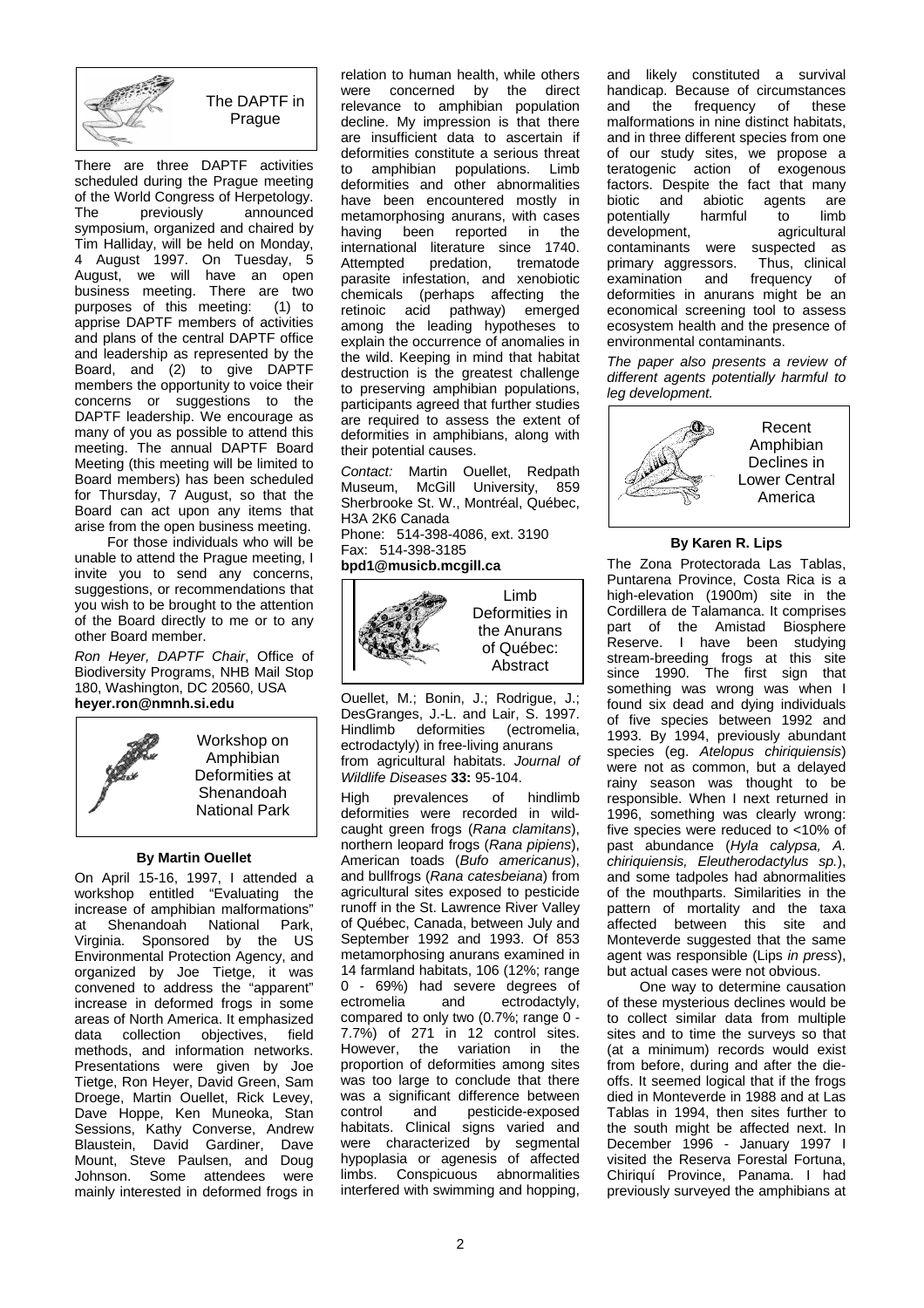this site in 1993 and again in 1994-95. During those visits, I encountered over 55 species of amphibians. In 1996-97,

I conducted 44 surveys of seven streams over a three-week period and encountered only 24 amphibian species. Only two streams had levels of amphibian abundance equal to past years, while the other five were essentially frogless. It seemed that I had arrived at the height of the decline. In addition to reduced numbers overall, I found 54 dead or dying frogs belonging to 10 species. Many of the casualties still had a very life-like appearance; most were found during morning surveys, still sitting in a perched position. Dying individuals were lethargic, had no righting response and exhibited convulsions and trembling of the limbs and head. Several dying adults were somewhat thin, but none had any obvious lesions or wounds, although two *Rana warzewitschii* tadpoles were found swimming in an uncoordinated fashion and one had a bloody lesion on the body. Several of these symptoms are similar to those described for dying frogs from an Australian site that experienced a decline, and from which viruses have been isolated from preserved specimens (Speare *et al.* 1994). I collected and preserved the Fortuna casualties , and sent them to the Animal Health Diagnostic center in Maryland, where D. Earl Green of the DAPTF Disease and Pathology Working Group is coordinating the tissue analysis.

I believe that declines at Las Tablas and Fortuna were caused by the same agent that reduced the<br>montane amphibian fauna of amphibian fauna of Monteverde, Costa Rica. In all cases the declines occurred suddenly, and rapidly decimated populations of<br>previously common species, previously especially diurnal and stream-dwelling taxa such as *Bufo*, *Rana* and *Atelopus*. The most parsimonious explanation is that these three sites (which are similar in geology, climate and biota) have suffered similar sudden, massive declines of their amphibian faunas because of the same causative agent. If this is true,<br>then the directional movement directional movement suggests a "front" or wave of mortality which is not consistent with mortality due to the introduction of predators, El Niño Southern Oscillation (ENSO) events or habitat destruction, but a pattern more typical of disease epidemics.

I propose to test this "extinction wave" hypothesis by continuing surveys of amphibian populations on both sides of this front. If declines in Monteverde, Las Tablas and Fortuna were found to be caused by a pathogenic virus spreading southward through Central America, then intervening upland sites should have already suffered considerable loss of their amphibian species, and upland sites east of Fortuna will be affected next.

I believe that it is especially<br>important for all researchers researchers interested in amphibian declines to collect similar data (numbers of adults per metre and/or per minute of survey, presence of larvae and eggs, and condition of larval mouthparts), preserve dead and dying animals in a consistent manner (freezing, 10% formalin, EM fixative and/or 95% ethanol), and to collaborate with pathologists, climatologists and local residents to understand the full scope of possible agents of mortality and to identify their actions.

Lips, K.R. (*in press*) Decline of a tropical montain amphibian fauna. *Conservation Biology.*

Speare, R.; Field, K.; Koehler, J. and McDonald, K. (1994) Review of the presentation: Disappearing Australian rainforest frogs: Have we found the answer? *Froglog* **9.**

*Contact:* Dr. Karen R. Lips, Department of Biology, St. Lawrence University, Canton, NY 13617, USA. Tel: (315) 379-5295

**klip@music.stlawu.edu**



*The following is extracted from an editorial by Dr. Alain Dubois marking the 15th year of publication of the journal* Alytes.

The recent international interest in the<br>problems of conservation of conservation amphibian populations and species has also clearly emphasized the need for a particular effort of the international community, not only to understand the causes of the observed declines and to try and stop or reduce them, but also to increase and speed up our efforts for the mere work of inventory and description of amphibian species on our planet: it is now clear that, if we delay considering this task as a major priority for amphibian specialists of our time, many amphibian taxa will become extinct in the forthcoming years without their having even been collected and recognized by man. This is well exemplified in this issue of *Alytes* (Volume 14, Number 4), which contains the descriptions of several new species, all of which are clearly threatened with extinction, and some of which may even be already extinct as these descriptions are published. It is rather unusual to publish a paper

dealing with the contemporaneous fauna that describes four new species but at the same time states that they were probably already extinct when these descriptions were written. Unfortunately, it is very likely that in the coming future we will have to confront such situations more and more often, as a consequence of ongoing massive destructions or extensive modifications of amphibians' habitats throughout the world. It results from this that basic alpha taxonomic work of inventory and description of amphibian species is an urgent matter that should deserve all our attention, including the creation of academic positions and financial support for field work, collection management and descriptive activity. All well considered, this might be much more urgent than concentrating all efforts on more 'theoretical' issues of biology, however interesting and important the latter may be.



The DAPTF office is producing a<br>series of occasional reports series of occasional reports documenting the amphibian decline phenomenon and the efforts of those persons who have undertaken to study it. The first in the series, a report on the activities of the Philippines Working Group by Angel Alcala, is now available on request from John Wilkinson (address below). A second report, on the status of the amphibians of Georgia (former Soviet Union) by David Tarkhnishvilli, will be available shortly.

*Two* copies (or an e-mail version) of all potential contribution, should also be sent to John Wilkinson. Submissions should be concise and directly relevant to the amphibian decline phenomenon. Tables and figures should be kept to a minimum.



**Craig Hassapakis,** Editor of the new journal *Amphibian and Reptile Conservation,* is always looking for papers on amphibian declines for<br>possible publication. For more publication. *For more*<br>*n. e-mail him on information.* **ARC@byu.edu** *or visit their website at:*

## **http://www.byu.edu/~arcon/**

**Britta Grillitsch** is the Working Group Chair for our new group covering Austria. *Contact:* Dr. Britta Grillitsch,<br>Lab. Ökotox./Inst. Versuchstr. Lab. Ökotox./Inst. Veterinärmed., Univ. Wien, Linke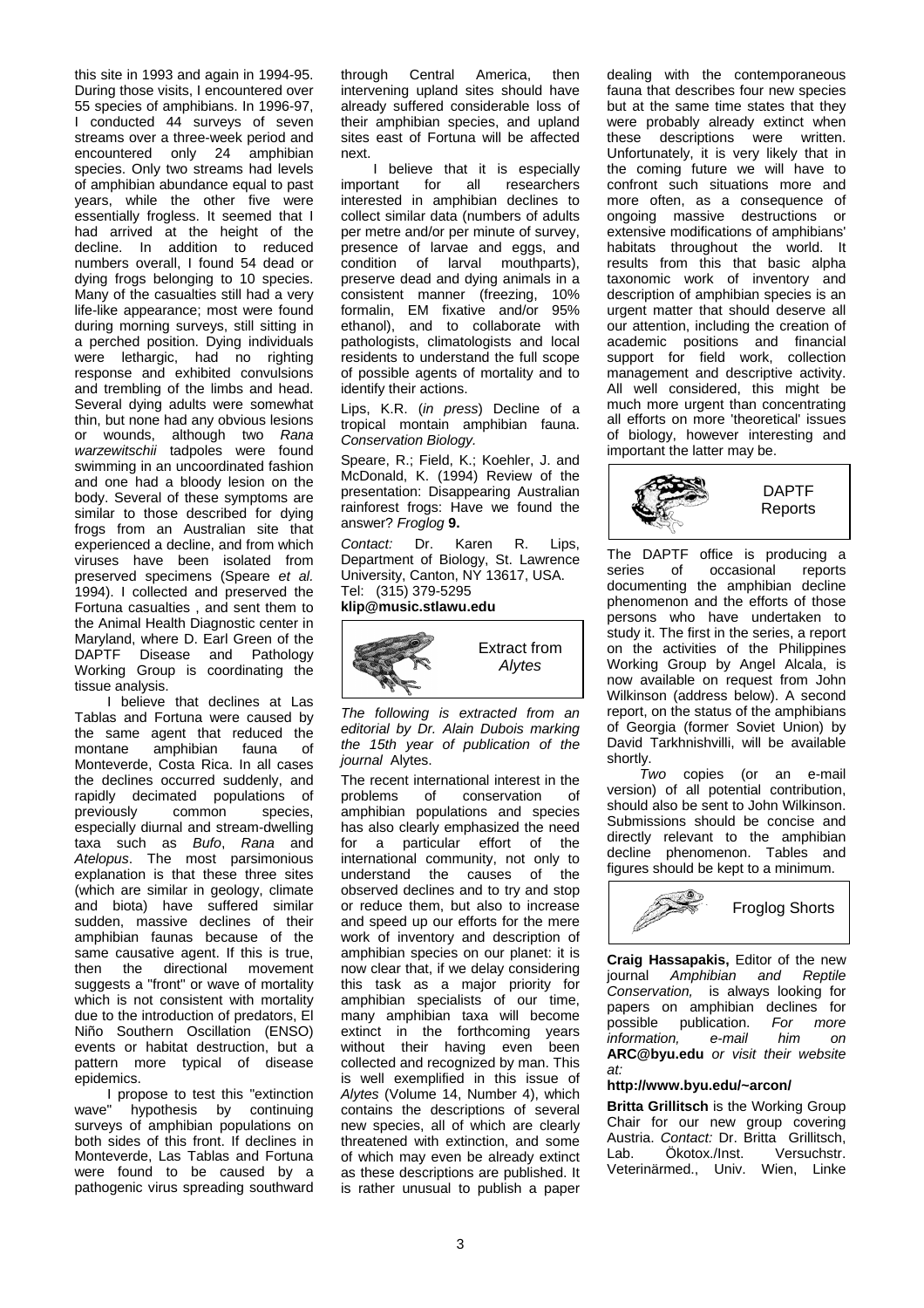Bahngasse 11, A-1030, Vienna, AUSTRIA**.**

## **britta.grillitsch@vu-wien.ac.at**

**We are also pleased** to have a new working group for Croatia. *Contact the Group Chair*: Svjetlana Lupret-Obradovic, Ljudevita Gaja 42, 10290 Zapresic, CROATIA.

### **svjetlana.obradovic@public. srce.hr**

**UN Report on the World's Freshwater Resources:** The Rio 1992 stressed the importance of holistic management of the World's freshwater resources, not only for the human population, but<br>also for the preservation of also for the preservation of biodiversity. A recent report provides an analysis of the Earth's water supplies and concludes that, in many developing and developed countries, current use of fresh water is not<br>sustainable. There are many sustainable. instances of local and regional deterioration in water quality and quantity, largely as the result of widespread pollution and overexploitation. The report emphasises the potentially damaging impact of this trend on biodiversity.

UN (1997) *Comprehensive*   $assessment$ *resources of the World. Report of the Secretary General.* UN Commission on Sustainable Development. Report No. E/CN.17/1997/9.

**new journal**, Advances in Amphibian Research in the Former Soviet Union is soon to be produced by the DAPTF-CIS Working Group<br>and the Russian Academy of Academy of Sciences. *Please contact the Editor:*  Dr. Sergius L. Kuzmin, Institute of<br>Ecology and Evolution. Russian Ecology and Evolution, Russian<br>Academy of Sciences, Leninsky Academy of Sciences, Leninsky<br>Prospect. 33. Moscow 117071. 33. Moscow Russia.

# **sevin@glas.apc.org**

**DONATIONS** We gratefully acknowledge receipt of the following donations from 15 January through to the end of March 1997. An asterisk indicates a response to the challenge grant for global change research Seed Grants announced in Froglog 21.<br>**Organizations:** Association of Association of Reptilian & Amphibian Veterinarians;<br>Colorado Herpetological Society; Herpetological Florida West Coast Herpetological and Conservation Society; Lincoln Park Zoo; Minnesota Herpetological<br>Society: Reptile & Amphibian Society; Reptile & Amphibian Magazine; **\***Institute of Herpetological Research at Santa Barbara Zoo; **\***The Zoological Society of Philadelphia. **Individual donors:** Anonymous; Mary E. Brewster; Don Burton; Thane Caro; Steve Conners; Donald & Eugenia Farrar; John Ferner; Katherine V. Fite; Kathryn Freemark;

Susan Graf; Michelle Grigore; Karen L. Jacobs; Tom Johnson; Dale Leeds; Thomas Lovejoy; Mrs. M. Hope; James Platz; Hugh Quinn; David Rubin; Rodolfo Ruibal; Norman Scott Jr.; Janet Seeds; Andrew Sheldon; Jean Smilingcoyote; Edward Styskel;<br>Howard C. Tavlor: Richard C. Taylor: Wassersug; Robert B. Willey.

**The DAPTF web pages** have recently been updated, and contain new links to other amphibian conservation resources as well as some new DAPTF pages. They remain located at the URL:

### **http://www.open.ac.uk/OU/Academi c/Biology/J\_Baker/JBtxt.htm**

Froglog on the web can be found at: **http://acs-info.open.ac.uk/inf o/newsletters/FROGLOG.html**

The DAPTF Media Briefings can be found at: **http://www.open.ac.uk /OU/Academic/Biology/J\_Baker/DAP TF.Press.html**

*We welcome any suggestions, and would particularly like to hear from any of our Working Groups with home pages which are not linked to our site. Please contact John Wilkinson (address below).*



DAPTF stickers are now available. Each sticker is 4" (10cm) in diameter and pictures the *Neobatrachus* motif (above), plus contact details for the DAPTF office, in black on green. The design is available in both **windowsticker** and **adhesive-backed** form, and each costs £1.00. Please send cheques or international money orders (in British pounds only please) made<br>pavable to " $\mathbf{DAPTF}^n$  to John payable to "DAPTF", to Wilkinson at the DAPTF office, address below. Remember to state which type(s) of sticker you would like!



Carey, C.; Maniero, G.D.; Harper, C.W. and Snyder, G.K. (1996) Measurements of several aspects of immune function in toads (*Bufo marinus*) after exposure to low pH. In: Stolen, J.S; Fletcher, T.C; Bayne, C.J.; Secombes, C.J.; Zelikoff, J.T.; Twerdok, L.E. and Anderson, D.P.<br>(eds.) Modulators of immune (eds.) *Modulators responses: the evolutionary trail.* SOS Publications, Fair Haven, NJ.

Carey, C.; Maniero, G.D. and Stinn, J.F. (1996) Effect of cold on immune function and susceptibility to bacterial infection in toads (*Bufo marinus*). In: Geiser, F.; Hulbert, A.J.; and Nichol, S.C. (eds.) *Life in the cold: 10th hibernation symposium.* University of New England Press, NSW, Australia.

Cogalniceanu, D. (1997) *Practicum de Ecologie a Amfibienilor: Metode si techni în studiul ecologiei amfibienilor.* Bucharest University Press. (ISBN<br>973-575-103-8, paperback. In 973-575-103-8, paperback. *In Romanian*.)

Dodd, C.K. Jr. (1997) *Desmognathus auriculatus* at Devil's Millhopper State Geological Site, Alachua County, Florida. *Final Report to Florida Park Service, District 2,* April 1997.

Maniero, G.D. and Carey, C. (*in press*) Effect of prolonged cold on immune function and susceptibility to disease in leopard frogs (*Rana pipiens). J. Comp. Physiol.*

Negroni, G. (1997). Frog Culture. *World Aquaculture* **March 1997:** 16- 22.

Semlitsch, R.D.; Scott, D.E.; Pechmann, J.H.K. And Gibbons, J.W. (1996) Structure and Dynamics of an Amphibian Community. Evidence from a 16-year Study of a Natural Pond. In: *Long-term Studies of Vertebrate Communities.*<br>(Copies can (*Copies can be obtained from:* Reprint Department, Savannah River ecology Laboratory, PO Drawer E, Aiken, SC 29802, USA.)

Siögren-Gulve, P. and Ray, C. (1996) Using logistic regression to model metapopulation dynamics: large-scale forestry extirpates the pool frog. In: McCullough (ed.) *Metapopulations and Wildlife Conservation.* Island Press, Washington DC. (ISBN 1- 55963-475-8, paperback)

Vogrin, N. (1997) An overview of the herpetofauna of Slovenia. *Brit. Herp. Soc. Bull* **58:** 26-35.



FROGLOG is the newsletter of the Declining Amphibian Populations Task Force. Partial funding for FROGLOG<br>is provided by donation from: provided by donation from: Frog's Leap Winery, P.O. Box 189, Rutherford, CA 94573, USA.

Edited by John W. Wilkinson, Department of Biology, The Open University, Walton Hall, Milton Keynes, MK7 6AA, United Kingdom.<br>Phone: 01908 (44 1908 if ex-Ul 01908 (44 1908 if ex-UK) 652274.<br>Fax:

01908 (44 1908 if ex-UK) 654167

E-mail: **DAPTF@open.ac.uk**

FROGLOG is available on the **World Wide Web** at the following URL: http://acs-info.open.ac.uk/info /newsletters/FROGLOG.html